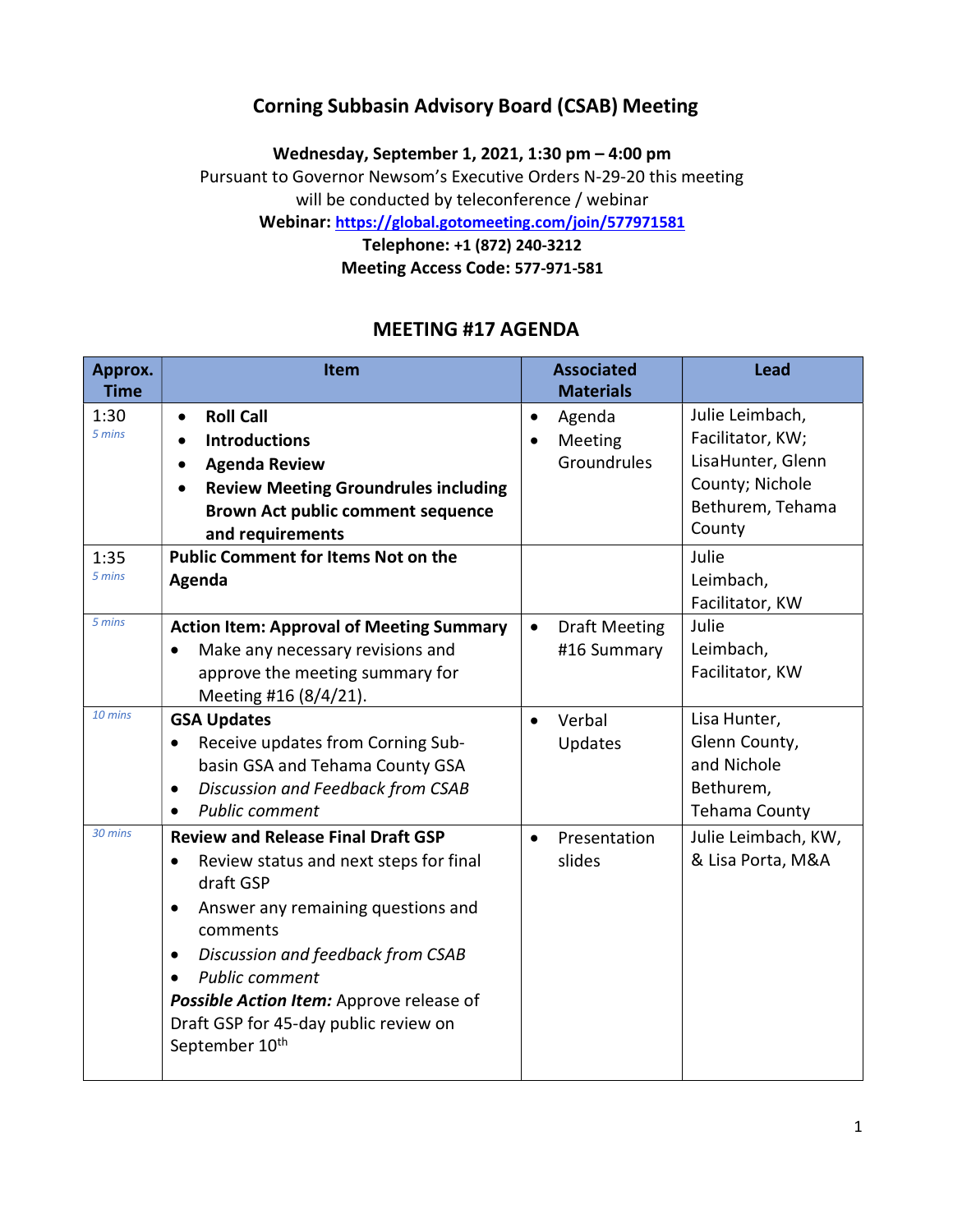| Approx.<br>Time | <b>Item</b>                                                                                                                                                                                                               |           | <b>Associated</b><br><b>Materials</b> | Lead                                                            |
|-----------------|---------------------------------------------------------------------------------------------------------------------------------------------------------------------------------------------------------------------------|-----------|---------------------------------------|-----------------------------------------------------------------|
| 30 mins         | <b>Review Outreach Activities</b><br>Review past and planned outreach                                                                                                                                                     | $\bullet$ | Presentation<br>slides                | Julie Leimbach, KW,<br>Stephanie Horii/CBI &<br>Mariana Rivera- |
|                 | activities and interbasin coordination<br>Provide information on upcoming<br>public workshop during GSP public<br>review period                                                                                           |           |                                       | Torres/CBI                                                      |
|                 | Discussion and feedback from CSAB<br><b>Public comment</b>                                                                                                                                                                |           |                                       |                                                                 |
| 20 mins         | <b>Review Next Steps for GSP Adoption and</b><br>Implementation<br>Review schedule of near-term activities<br>Review expectations for GSP<br>implementation<br>Discussion and feedback from CSAB<br><b>Public comment</b> | ٠         | Presentation<br>slides                | Julie Leimbach, KW,<br>Lisa Porta, M&A                          |
| 5 mins          | <b>Closing Remarks and Adjourn</b>                                                                                                                                                                                        | ٠         | Closing<br>remarks                    | <b>GSP Team</b>                                                 |

# Meeting Groundrules

Participants will observe the following meeting groundrules to guide their behavior and comment process. Participants will:

- 1. Observe Brown Act requirements.
- 2. Seek to understand and respect opposing views.
- 3. Keep comments and discussion succinct and focused on meeting objectives.
- 4. Observe the following public comment groundrules:
	- a. The public will have an opportunity to comment on items that are not on the agenda.
	- b. Each public comment will be limited to three minutes.
	- c. CSAB members are not required to respond to any issues raised during the public comment period and may not take any action on such issues other than to refer the item or schedule the issue(s) for a future agenda.
	- d. For virtual meetings, when a member of the public wants to join the comment queue, they can either indicate in the Chatbox of the webinar or let the facilitator know verbally if they are only on the audio portion of the teleconference.
	- e. Comments will be taken in the order that they are received.

## Brown Act Sequence for Action Items

- 1. Presentation from technical team or staff
- 2. CSAB discussion
- 3. Public comment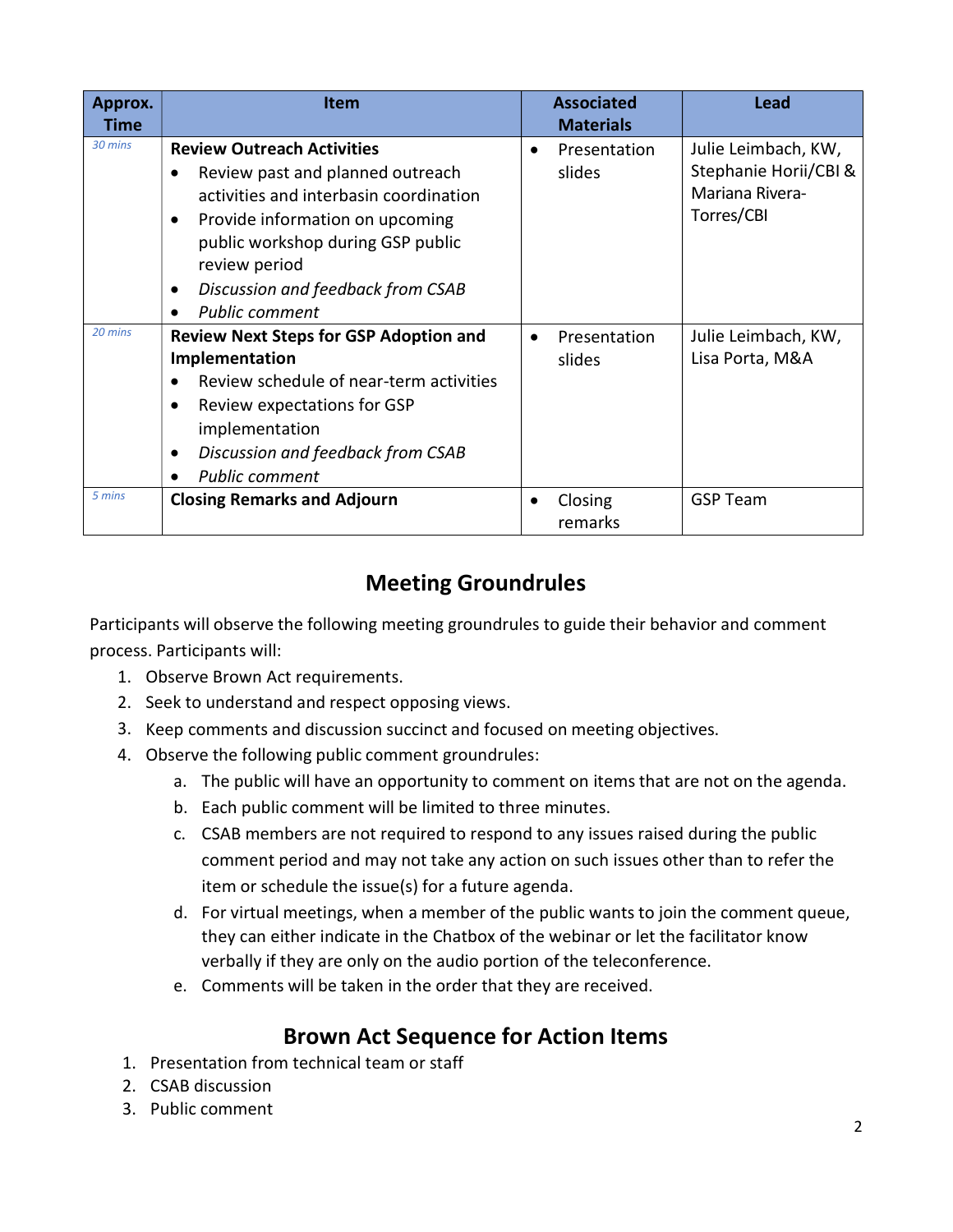- 4. Potential action by CSAB members
	- a. Make a motion
	- b. Second the motion
	- c. Motion is restated
	- d. Additional discussion/Motion is debated
	- e. Motion is put to a vote
	- f. Result of the vote is announced

### CSAB Schedule & Objectives

The Corning Sub-Basin Advisory Board (CSAB) will meet monthly on the first Wednesday of the month from 1:30 to 3:30 pm (4:00 pm starting March 2021). Meetings are planned from April 2020 through approximately December 2021. This meeting schedule outlines the anticipated schedule and the key discussion topics for each meeting. It will be updated to reflect the most current information, as warranted.

| <b>Date</b> | <b>Key Meeting Topics</b>                                                                                                                                                                                                                                                     | <b>CSAB Meeting Objectives</b>                                                                                                                                                                                                                          |  |
|-------------|-------------------------------------------------------------------------------------------------------------------------------------------------------------------------------------------------------------------------------------------------------------------------------|---------------------------------------------------------------------------------------------------------------------------------------------------------------------------------------------------------------------------------------------------------|--|
| 2020        |                                                                                                                                                                                                                                                                               |                                                                                                                                                                                                                                                         |  |
| Apr         | <b>CSAB Overview</b><br>$\bullet$<br><b>GSP Development</b><br>$\bullet$<br>Groundwater Data<br>$\bullet$<br>Overview of Data Management System and<br>$\bullet$<br>Model<br>Sustainable Management Goal Example<br>$\bullet$<br><b>Interests &amp; Concerns</b><br>$\bullet$ | Provide background on Corning GSP framework<br>$\bullet$<br>Collection of groundwater data<br>$\bullet$<br><b>Collection of interests</b><br>$\bullet$<br>Introduce potential Sustainability Goal for<br>Subbasin<br><b>Public Comment</b><br>$\bullet$ |  |
| June        | Draft Hydrogeologic Conceptual Model and<br>$\bullet$<br>groundwater conditions<br>Modeling platform selection<br>$\bullet$<br><b>GSP review process</b><br>$\bullet$                                                                                                         | CSAB Recommendations and questions for<br>$\bullet$<br>Hydrogeologic Conceptual Model and<br><b>Groundwater Conditions</b><br>Make a recommendation on model platform to<br>$\bullet$<br>use for GSP work<br><b>Public Comment</b><br>$\bullet$         |  |
| July        | Current and Historical draft Water Budgets<br>$\bullet$<br>Model overview<br>$\bullet$<br>Potential management areas<br>$\bullet$                                                                                                                                             | Review of what is perceived as historic and<br>$\bullet$<br>current unsustainable groundwater use based on<br>water budget<br><b>Public Comment</b><br>$\bullet$                                                                                        |  |
| Aug         | <b>Monitoring Networks</b><br>$\bullet$<br>Overview of Sustainable Management<br>$\bullet$<br>Criteria and approach to development<br><b>Draft Sustainability Goal</b><br>$\bullet$                                                                                           | Answer questions on monitoring networks<br>$\bullet$<br>Gather initial feedback on process for developing<br><b>SMCs</b><br><b>Discuss Sustainability Goal</b><br>$\bullet$<br><b>Public Comment</b><br>$\bullet$                                       |  |
| Sept        | Groundwater Level SMC discussion #1 -<br>$\bullet$<br>background on Groundwater Levels SMC<br>Proposed approaches for MT and MO<br>$\bullet$                                                                                                                                  | Input on proposed approaches for MT and MO<br>$\bullet$<br>development<br><b>Public Comment</b><br>$\bullet$                                                                                                                                            |  |
| Oct 7       | Groundwater Level SMC discussion #2 -<br>$\bullet$<br>proposed groundwater level MT and MO<br>Initial Discussion on Potential Projects and<br>$\bullet$<br><b>Management Actions</b>                                                                                          | Recommendations on proposed groundwater<br>$\bullet$<br>level MT and MO<br>Input on Projects and Actions<br><b>Public Comment</b><br>$\bullet$                                                                                                          |  |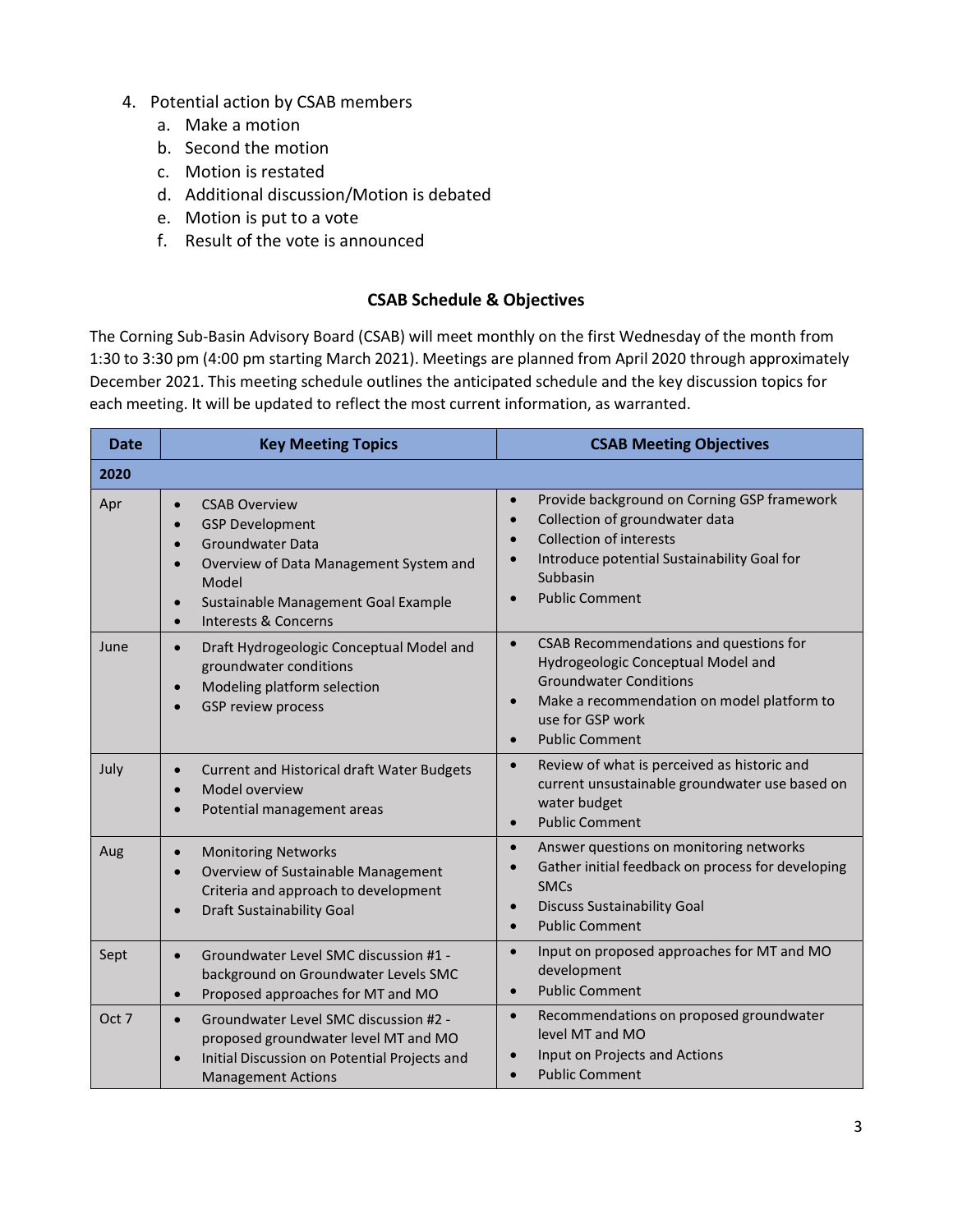| <b>Date</b>      | <b>Key Meeting Topics</b>                                                                                                                                                                                                                                                                                                                  | <b>CSAB Meeting Objectives</b>                                                                                                                                                                                                                                                                |
|------------------|--------------------------------------------------------------------------------------------------------------------------------------------------------------------------------------------------------------------------------------------------------------------------------------------------------------------------------------------|-----------------------------------------------------------------------------------------------------------------------------------------------------------------------------------------------------------------------------------------------------------------------------------------------|
| Nov <sub>4</sub> | <b>Integrated Model Updates</b><br>$\bullet$<br>Overview of current, historical and projected<br>$\bullet$<br>water budgets                                                                                                                                                                                                                | Answer questions on modeling and water<br>$\bullet$<br>budgets<br><b>Public Comment</b><br>$\bullet$                                                                                                                                                                                          |
| Dec <sub>2</sub> | Open Discussion on GSP Sections 1 and 2<br>$\bullet$                                                                                                                                                                                                                                                                                       | Receive feedback on Draft GSP Sections 1 and 2<br>$\bullet$<br>provided and available on Corning GSP website<br>Answer any additional GSP questions<br>$\bullet$                                                                                                                              |
| 2021 - Proposed  |                                                                                                                                                                                                                                                                                                                                            |                                                                                                                                                                                                                                                                                               |
| Jan 6            | Open Discussion on GSP Section 3<br>$\bullet$                                                                                                                                                                                                                                                                                              | Receive feedback on Draft GSP Section 3 provided<br>and available on Corning GSP website<br>Answer any additional GSP questions<br>$\bullet$                                                                                                                                                  |
| Feb <sub>3</sub> | Depletion of interconnected surface water<br>$\bullet$<br>SMC discussion #1 - background on Subbasin<br>streams and introduction to SMC<br>Overview of Groundwater Dependent<br>$\bullet$<br>Ecosystems (GDEs) approach<br>Land subsidence SMC discussion #1-<br>$\bullet$<br>background on Subbasin conditions and<br>introduction to SMC | Input on significant and unreasonable conditions<br>$\bullet$<br>and initial discussion on MT development<br><b>Public Comment</b><br>$\bullet$                                                                                                                                               |
| Mar <sub>3</sub> | Depletion of interconnected surface water<br>SMC discussion #2 - review SMC approaches<br>Land subsidence SMC discussion $#1$ – review<br>$\bullet$<br>SMC approaches                                                                                                                                                                      | Input on proposed approaches for MT and MO<br>$\bullet$<br>development<br>Discussion of undesirable results<br>$\bullet$<br><b>Potential recommendations to GSA Boards for</b><br>$\bullet$<br><b>Lowering of GWLs SMC</b><br><b>Public Comment</b><br>$\bullet$                              |
| Apr 7            | Land subsidence SMC discussion #2 - review<br>$\bullet$<br>SMC approaches<br>Review projected water budgets and GSP<br>$\bullet$<br>requirements; introduction to storage SMC<br>Initial discussion on potential projects and<br>$\bullet$<br>management actions                                                                           | Input on significant and unreasonable conditions<br>$\bullet$<br>and initial discussion on MT development<br><b>Potential recommendations to GSA Boards for</b><br>subsidence SMC<br>Input on potential projects and management<br>$\bullet$<br>actions<br><b>Public Comment</b><br>$\bullet$ |
| May 5            | Discussions and development of SMCs for<br>$\bullet$<br><b>Groundwater Quality</b><br>Review SMC approaches for Interconnected<br>$\bullet$<br>SW depletion SMC<br>Continue discussion on projects and<br>$\bullet$<br>management actions                                                                                                  | Input on significant and unreasonable conditions<br>$\bullet$<br>and initial discussion on SMC development<br><b>Public Comment</b>                                                                                                                                                           |
| June 2           | Recap SMC for all sustainability indicators<br>$\bullet$                                                                                                                                                                                                                                                                                   | <b>Potential recommendations to GSA Boards on</b><br>$\bullet$<br>groundwater levels, storage, water quality,<br>subsidence, and depletion of interconnected<br>surface water SMC<br><b>Public Comment</b><br>$\bullet$                                                                       |
| July 7           | Revised List of Projects & Management<br>$\bullet$<br><b>Actions</b><br>Introduction to funding mechanisms<br>$\bullet$                                                                                                                                                                                                                    | Input on revised list of Projects & Management<br>$\bullet$<br>Actions<br>Discussion on potential funding mechanisms<br><b>Public Comment</b><br>$\bullet$                                                                                                                                    |